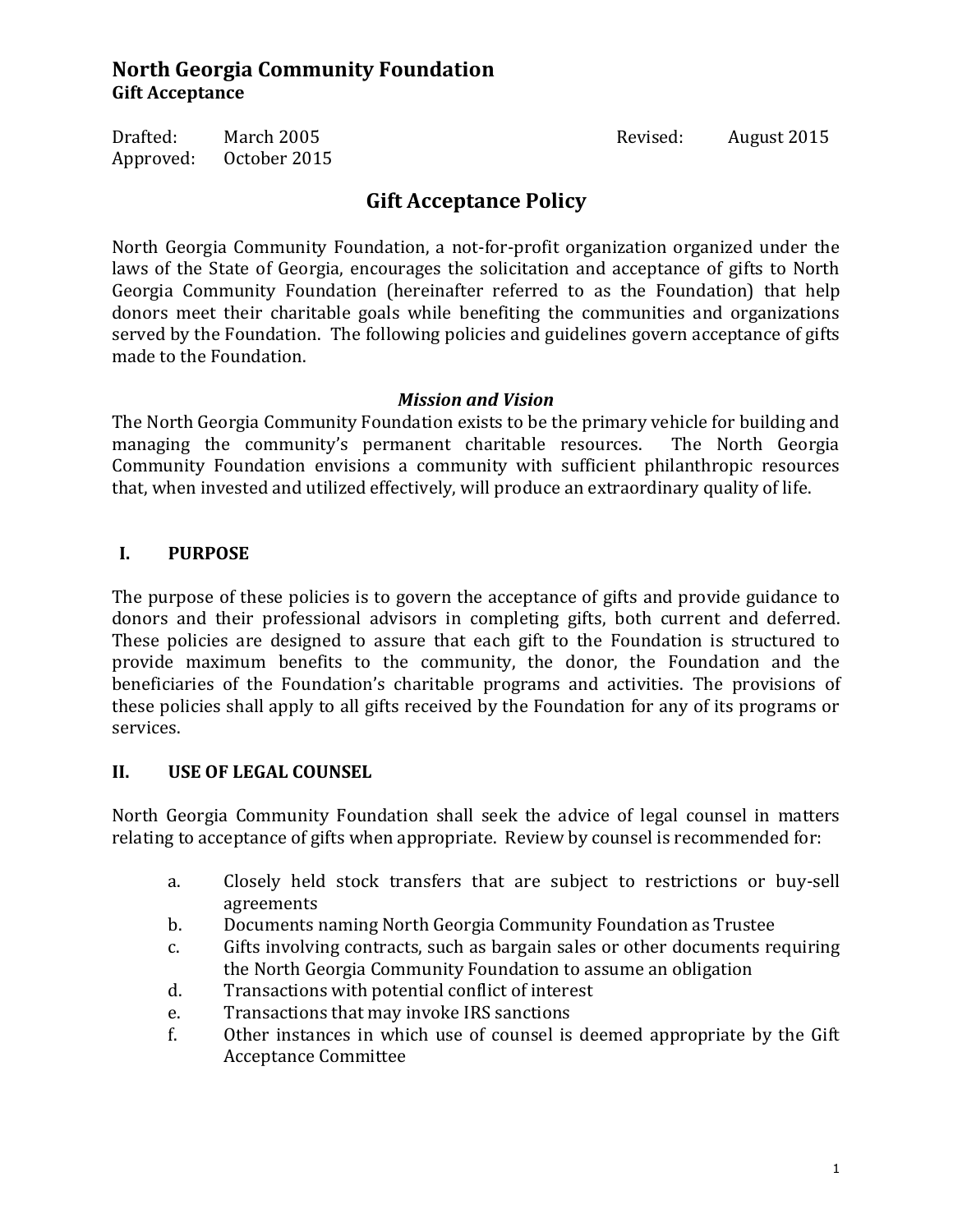Drafted: March 2005 Revised: August 2015 Approved: October 2015

#### **III. GENERAL FOUNDATION RESPONSIBILITIES**

Every person acting for on the Foundation's behalf shall adhere to those standards set forth in *A Donor Bill of Rights* and the *Model Standards of Practice for the Charitable Gift Planner*, which are included as appendixes to this document.

- **A. Advising Donors.** The role of Foundation staff shall be to inform, guide and assist a donor in fulfilling his or her philanthropic wishes, but never to pressure or unduly influence a donor's decision. In particular, donors should be advised of the following items in order to make an informed choice about using the Foundation as a vehicle of charitable gifts:
	- 1. the irrevocability of a gift,
	- 2. the Foundation's variance power, where applicable,
	- 3. prohibitions on donor restrictions,
	- 4. items subject to variability (market value, investment return, and income yield),
	- 5. the Foundation's responsibility to provide periodic financial statements on donor funds, and
	- 6. the Foundation's fees

Donors should be advised to seek the advice of independent financial, investment and legal counsel prior to making a gift. The Foundation does not provide legal or tax advice. Any proposals and tax calculations prepared by the Foundation are for illustrative purposes only.

**B. Confidentiality.** The Foundation will recognize and acknowledge donors in appropriate ways, both publicly and privately, subject to the Foundation's Policy on Confidentiality. Donors reserve the freedom to determine the degree and type of recognition they prefer and the Foundation respects the confidentiality of donors who do not wish to be publicly recognized.

### **IV. GENERAL GIFT ACCEPTANCE POLICIES**

**A. Restrictions on Gifts.** The purpose of a gift must within the Foundation's broad charitable purposes. The Foundation will customarily accept unrestricted gifts, and gifts for specific programs and purposes, provided that such gifts are not inconsistent with its stated mission, purposes, and priorities. The Foundation will not accept gifts that are too restrictive in purpose and violate the terms of the corporate charter, gifts that are too difficult to administer, gifts that are for purposes outside the mission of the Foundation or gifts that are otherwise deemed by the Foundation's staff or board as too restrictive. In addition, the Foundation reserves the right to reject any gift that might place the other assets of the Foundation at risk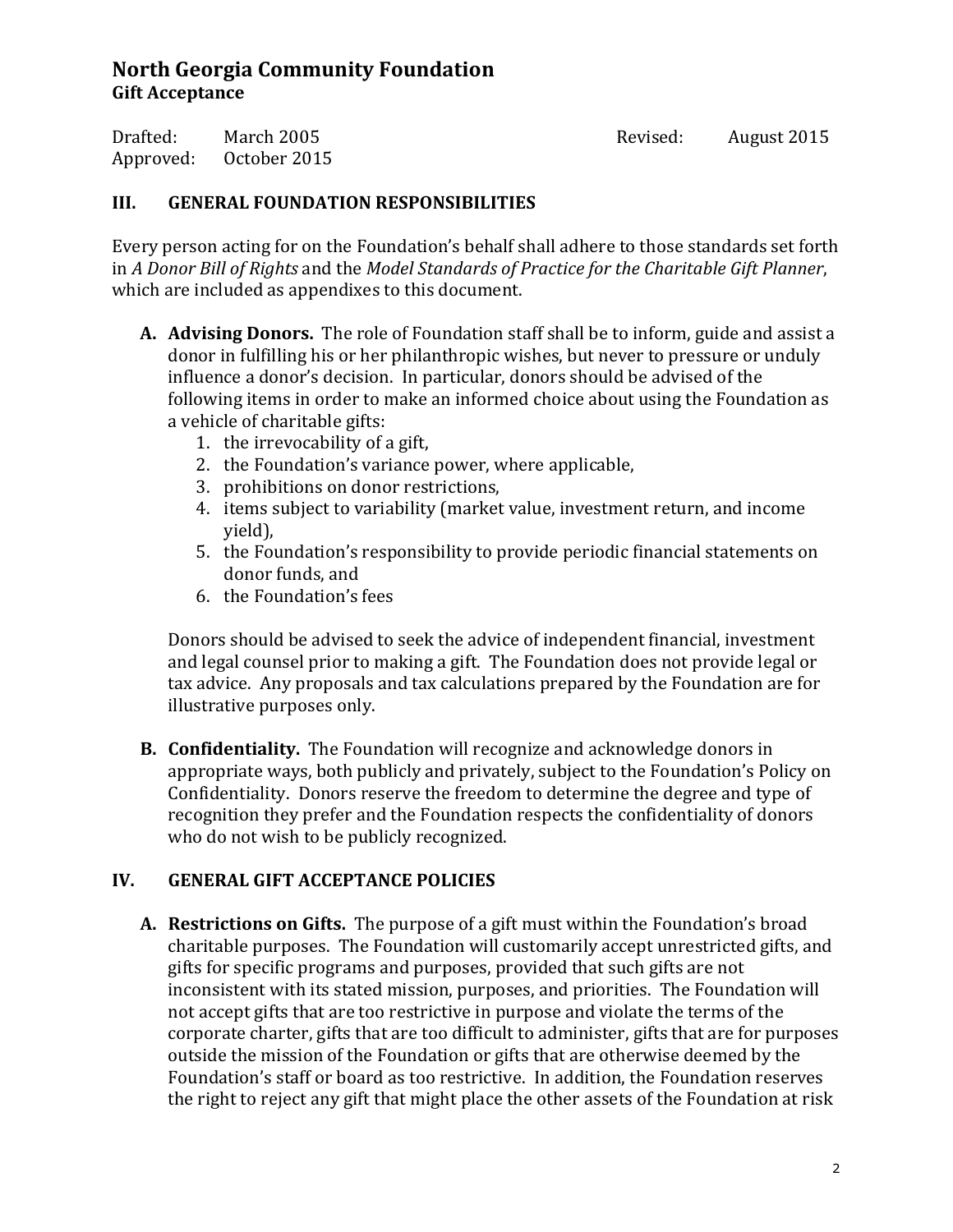Approved: October 2015

Drafted: March 2005 Revised: August 2015

or that is not readily convertible into assets that are consistent with the Foundation's investment guidelines. The Foundation may also decline a gift if it is not able to administer the terms of the gift in accordance with the donor's wishes. All final decisions on the restrictive nature of a gift, and its acceptance or refusal, shall be made by the Gift Acceptance Committee of the Foundation subject to review, if any, by the Foundation's board.

- **B. Authority to Accept Gifts.** In general, Foundation staff will be authorized by the board to accept new gifts and funds subject to the policies outlined herein. To assist staff in the evaluation of complex or hard-to-value gifts, the Board of Directors has authorized the Gift Acceptance Committee to consider and accept or reject complex gifts and funds. The Gift Acceptance Committee is composed of the following:
	- The Executive Committee
	- Such other members as appointed by the President
	- Ex-Officio member(s) include the President

The staff and Gift Acceptance committee are charged to ensure that gifts received are consistent with these policies, and with State and Federal law and IRS Guidelines, and that they are in the best interest of the Foundation. The Gift Acceptance Committee shall act by a simple majority of voting members, with the assistance of advisory members who have expertise in specific types of gifts. Committee members may also review proposed funds that may fall outside the ordinary scope of staff expertise.

In the case of significant disagreement or hesitancy on the part of this Committee, the Committee may wish to present the proposed gift or fund in a confidential way to the NGCF board of directors for further consideration.

- 1. **Emergency Gifts.** Notwithstanding the Gift Acceptance Committee's authority above, gifts requiring immediate action (such as gifts in late December) may be exempted from full Committee review, if in the President/CEOs judgment, in consultation with the Chair and Vice Chair of the Board of Directors, the gift may be accepted without in any way jeopardizing the Foundation's exempt status.
- 2. **Timing of Review.** Gifts requiring Committee review will be handled promptly. Foundation staff will immediately notify donors if a gift is not accepted.
- **C. Excess Business Holdings.** The Pension Protection Act of 2006 amended section 4943 of the Internal Revenue Code to limit ownership of closely-held business interests in a donor advised fund. Any proposed gift that may result in an excess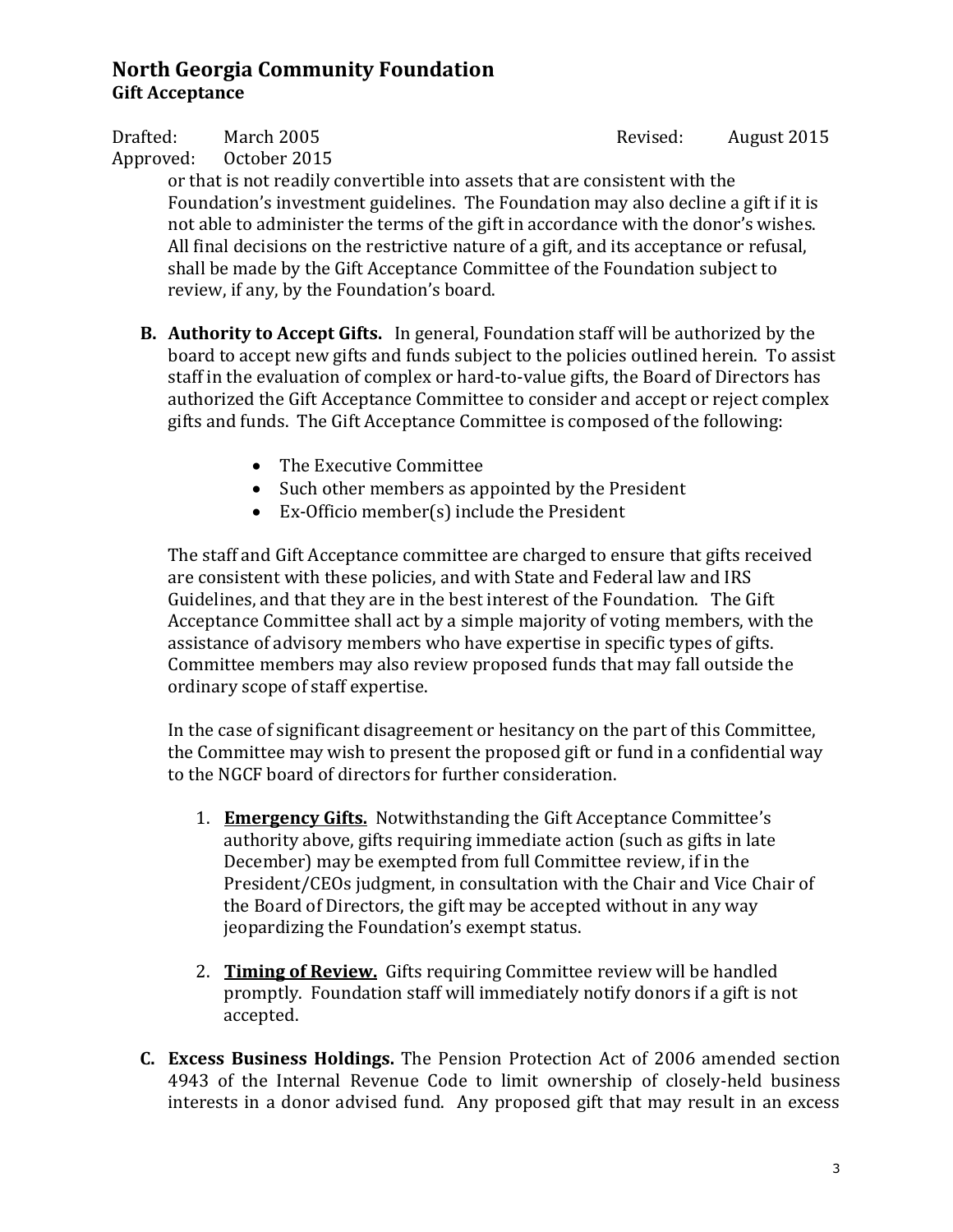Drafted: March 2005 Revised: August 2015 Approved: October 2015

building holding shall be referred to the Foundation's counsel for an opinion. A fund's holdings, together with the holdings of disqualified persons (donor, advisor, members of their families and businesses they control) may not exceed any of the following:

- 20% of the voting stock of an incorporated business;
- 20% of the profits interest of a partnership, joint venture, or the beneficial interest in a trust or similar entity;
- Any interest in a sole proprietorship

Ownership of unincorporated businesses that are not substantially related to the fund's purposes is also prohibited.

Donor advised funds receiving gifts of interest in a business enterprise have five years from the receipt of the interest to divest holdings that are above the permitted amount, with the possibility of an additional five years if approved the Secretary of the Treasury. To prevent a violation of these rules, NGCF will divest itself of such holdings within five years from the date the Foundation acquired the asset. If that is not possible, the asset will be transferred to a new or existing fund that is not an advised fund. NGCF will notify potential donors of such interests of this requirement prior to the contribution of such interest.

- **D. Illiquid Assets.** The Foundation's general policy is to liquidate all gifts promptly. On occasion, the Gift Acceptance Committee may decide that it will not liquidate certain gifts immediately. Factors the Committee will consider include:
	- 1. **Market Conditions.** A gift may be retained for a reasonable period of time if the likely sales price would be substantially less than the asset's real value. Similarly, a large block of stock might be sold over a period of time in order not to artificially depress the price.
	- 2. **Use by the Foundation.** The Foundation may elect to keep gifts that it will employ directly in furtherance of its exempt purpose. For example, the Foundation might keep real property that it will use as its office.
	- 3. **Desirability as an investment.** On rare occasions, the Foundation may be given property that it wishes to retain as an investment. Considerations in this decision include the projected return and how the asset fits into the Foundation's investment portfolio.

If a fund's illiquid assets do not generate a sufficient return to permit grantmaking that is consistent with the assets' value, the Foundation will seek an additional gift of cash or marketable securities to allow the fund to begin making distributions.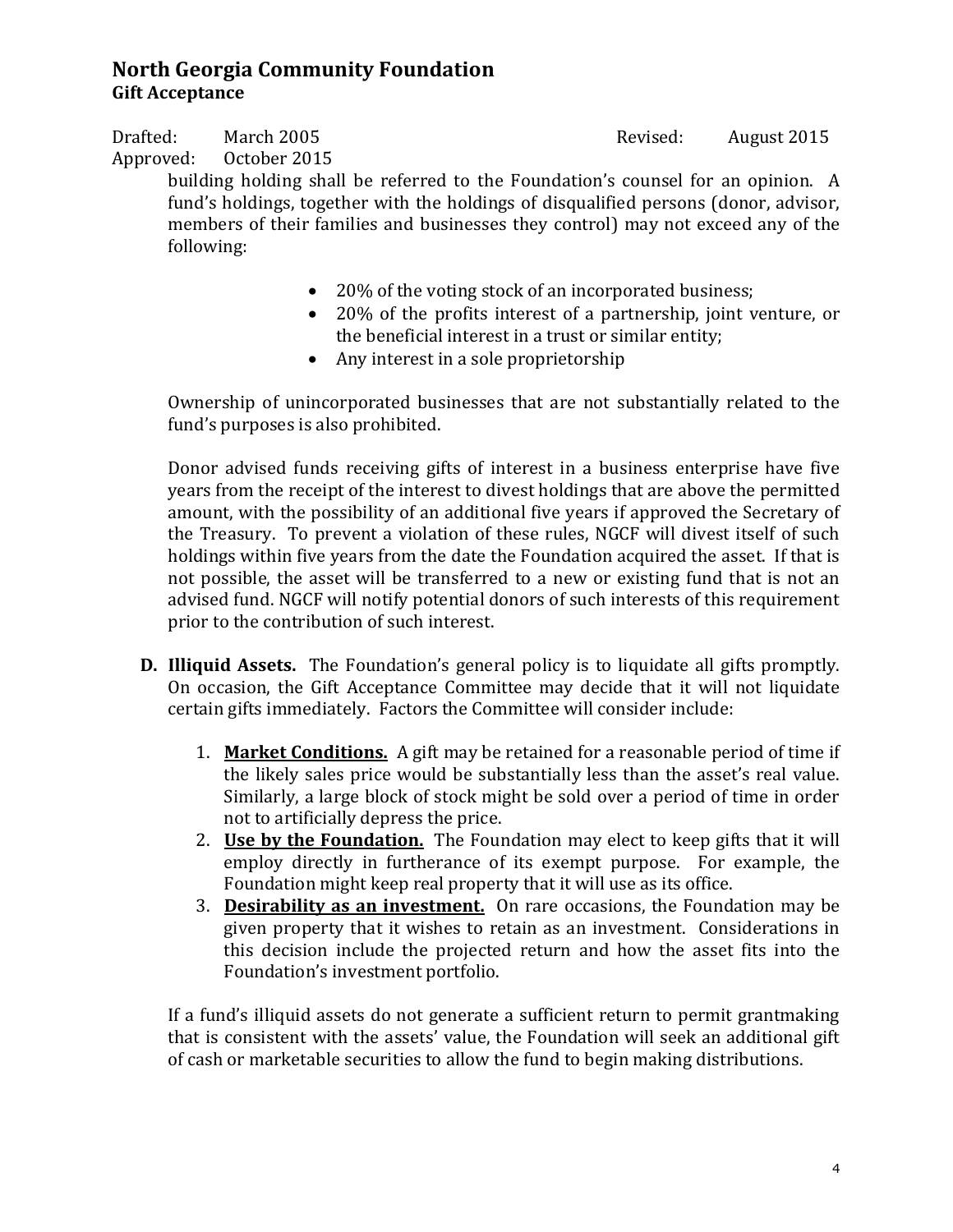Drafted: March 2005 Revised: August 2015 Approved: October 2015

- **E. Minimum Gifts.** Subject to the policies set forth in this document, the Foundation may accept gifts to existing funds of any size. The Community Foundation recommends the minimum gift for a new named fund to be \$10,000. Although, with the exception of scholarship funds, the Community Foundation does not impose a fund minimum.
	- The minimum gift for a new scholarship fund is \$10,000; however a new fund may be established with a lower minimum if the donor arranges regular payments to bring the fund to the minimum level within a reasonable time frame. No grants may be made until the minimum is reached.

The Foundation is eager to work with donors to accomplish their charitable goals and therefore will discuss their individual circumstances.

# **V. ASSETS ACCEPTED BY THE FOUNDATION**

Gifts to the Foundation may or may not require review by the Gift Acceptance Committee depending on their nature. The Foundation may accept the following types of contributions:

### **A. Gifts Which Do Not Require Review.**

- 1. **Cash.** The Foundation accepts gifts of cash in U.S. currency, by checks made payable to the North Georgia Community Foundation or by credit cards or wire transfer to the Foundation's account(s).
- 2. **Publicly Traded Securities.** Marketable securities may be transferred to an account maintained by the Foundation at one or more brokerage firms or delivered physically with the transferor's signature or stock power attached. As a general rule, all marketable securities shall be sold upon receipt unless otherwise directed by the Investment Committee. In some cases marketable securities may be restricted by applicable securities laws; in such instance the final determination on the acceptance of the restricted securities shall be made by the Gift Acceptance Committee of the North Georgia Community Foundation.

### **B. Gifts That May Require Review or Approval by the Gift Acceptance Committee.**

1. **Real Estate.** Gifts of real estate may include developed property, undeveloped property, or gifts subject to a prior life interest. Prior to acceptance of real estate, the Foundation shall require an initial environmental inspection of the property to help ensure that the property has no environmental damage. Environmental inspection forms are attached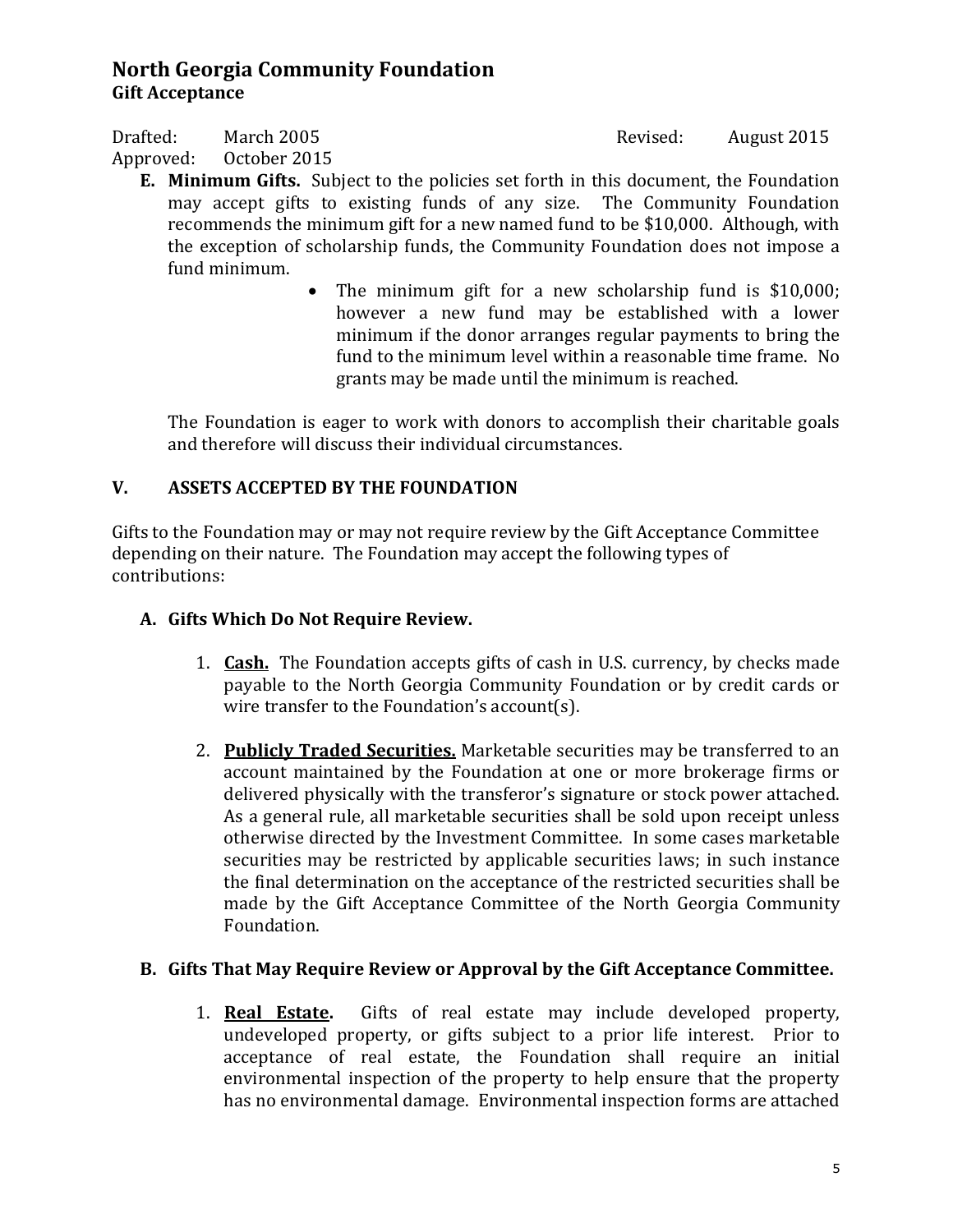Drafted: March 2005 Revised: August 2015 Approved: October 2015

> as an appendix to this document. In the event that the initial inspection reveals a potential problem, the Foundation shall retain a qualified inspection firm to conduct an environmental audit. The cost of the environmental audit shall generally be an expense of the donor.

When appropriate, a title insurance policy shall be obtained by the Foundation prior to the acceptance of the real property gift. The cost of this title insurance policy shall generally be an expense of the donor.

Prior to acceptance of the real property, the gift shall be approved by the Gift Acceptance Committee of the Foundation and by the Foundation's legal counsel. Criteria for acceptance of the property shall include but not be limited to the following:

- Is the property useful for the purposes of the Foundation?
- Is the property marketable?
- Are there any restrictions, reservations, easements, or other limitations associated with the property?
- Are there carrying costs, which may include insurance, property taxes, mortgages, or notes, etc., associated with the property?
- Does the environmental audit reflect that the property is not damaged?
- Are there any significant risks associated with the ownership, use or disposal of the property?
- Is the property and the gift thereof otherwise appropriate for acceptance?

**Remainder Interest in Property**. The Foundation may accept a remainder interest in a personal residence, farm, or vacation property subject to the provisions of the Real Estate guidelines above. The donor or other occupants may continue to occupy the real property for the duration of the stated life or term of years. At the death of the donor, the Foundation may use the property or reduce it to cash. Where the Foundation receives a gift of a remainder interest, expenses for maintenance, real estate taxes, insurance, and any property indebtedness are to be paid by the donor or primary beneficiary.

**Bargain Sales**. North Georgia Community Foundation may enter into a bargain sale arrangement in instances in which the bargain sale furthers the mission and purposes of the Foundation. All bargain sales must be reviewed and recommended by the Gift Acceptance Committee and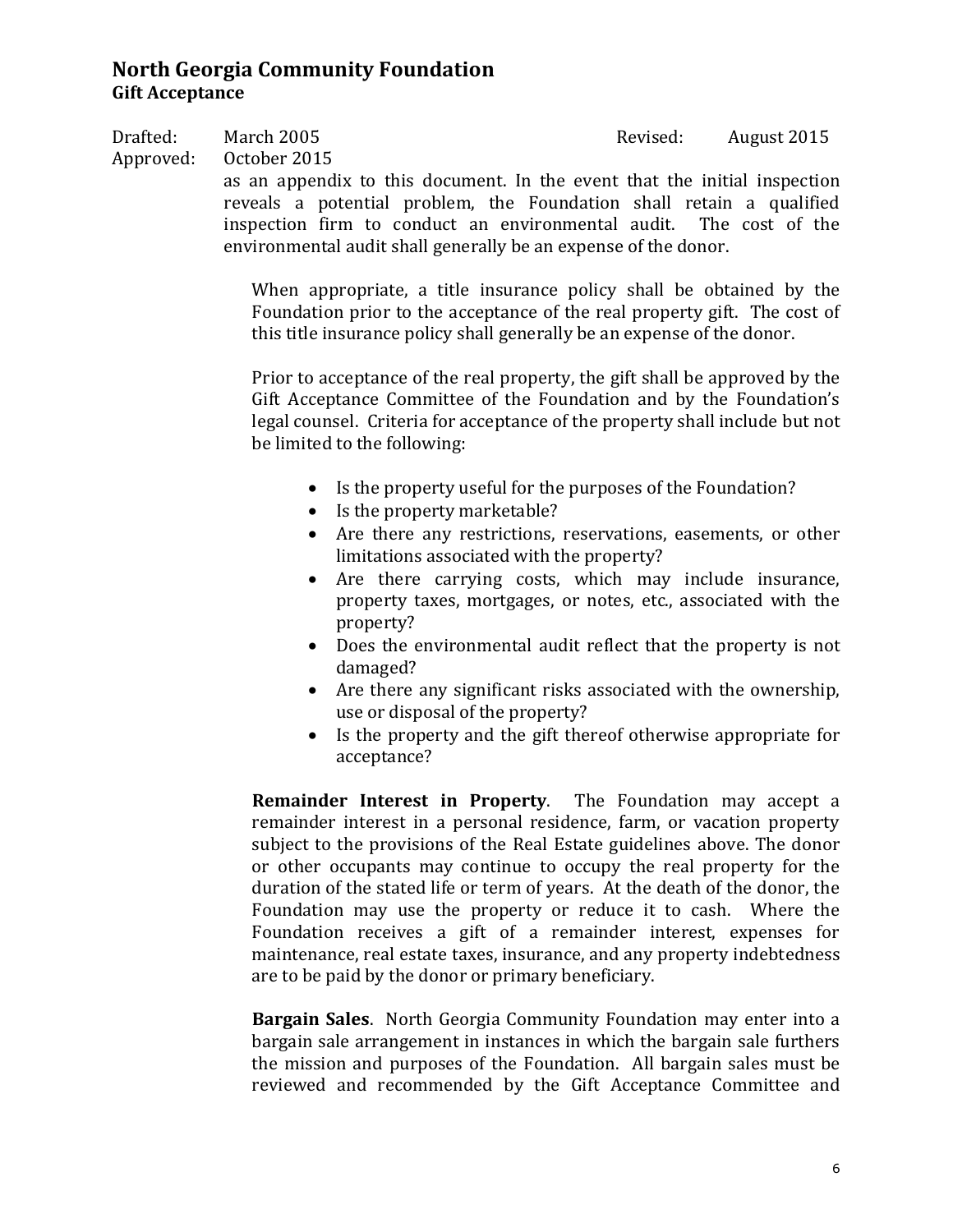Drafted: March 2005 Revised: August 2015 Approved: October 2015 approved by the Board of Directors. Factors used in determining the appropriateness of the transaction include:

- The Foundation must obtain an independent appraisal substantiating the value of the property.
- If the Foundation assumes debt with the property, the debt ratio must be less than 50% of the appraised market value
- The Foundation must determine that it will use the property, or that there is a market for sale of the property allowing sale within 12 months of receipt
- The Foundation must calculate the costs to safeguard, insure, and expense the property (including property tax, if applicable) during the holding period.

**Oil, Gas, and Mineral Interests.** The Foundation may accept oil and gas property interests, when appropriate. Prior to acceptance of an oil and gas interest the gift shall be approved by the Gift Acceptance Committee, and if necessary, by the Foundation's legal counsel. Criteria for acceptance of the property shall include:

- Gifts of surface rights should have a value of \$20,000 or greater.
- Gifts of oil, gas and mineral interests should generate at least \$3,000 per year in royalties or other income (as determined by the average of the three years prior to the gift).
- The property should not have extended liabilities or other considerations that make receipt of the gift inappropriate
- A working interest is rarely accepted. A working interest may only be accepted where when there is a plan to minimize potential liability and tax consequences.
- The property should undergo an environmental review to ensure that the Foundation has no current or potential exposure to environmental liability.
- 2. **Tangible Personal Property.** Tangible personal property includes but is not limited to art, furniture, coin and stamp collections, livestock, jewelry, equipment, cars, boats, and clothes. All gifts of tangible personal property shall be examined in light of the following criteria:
	- Does the property fulfill the mission of the Foundation?
	- Is the property marketable?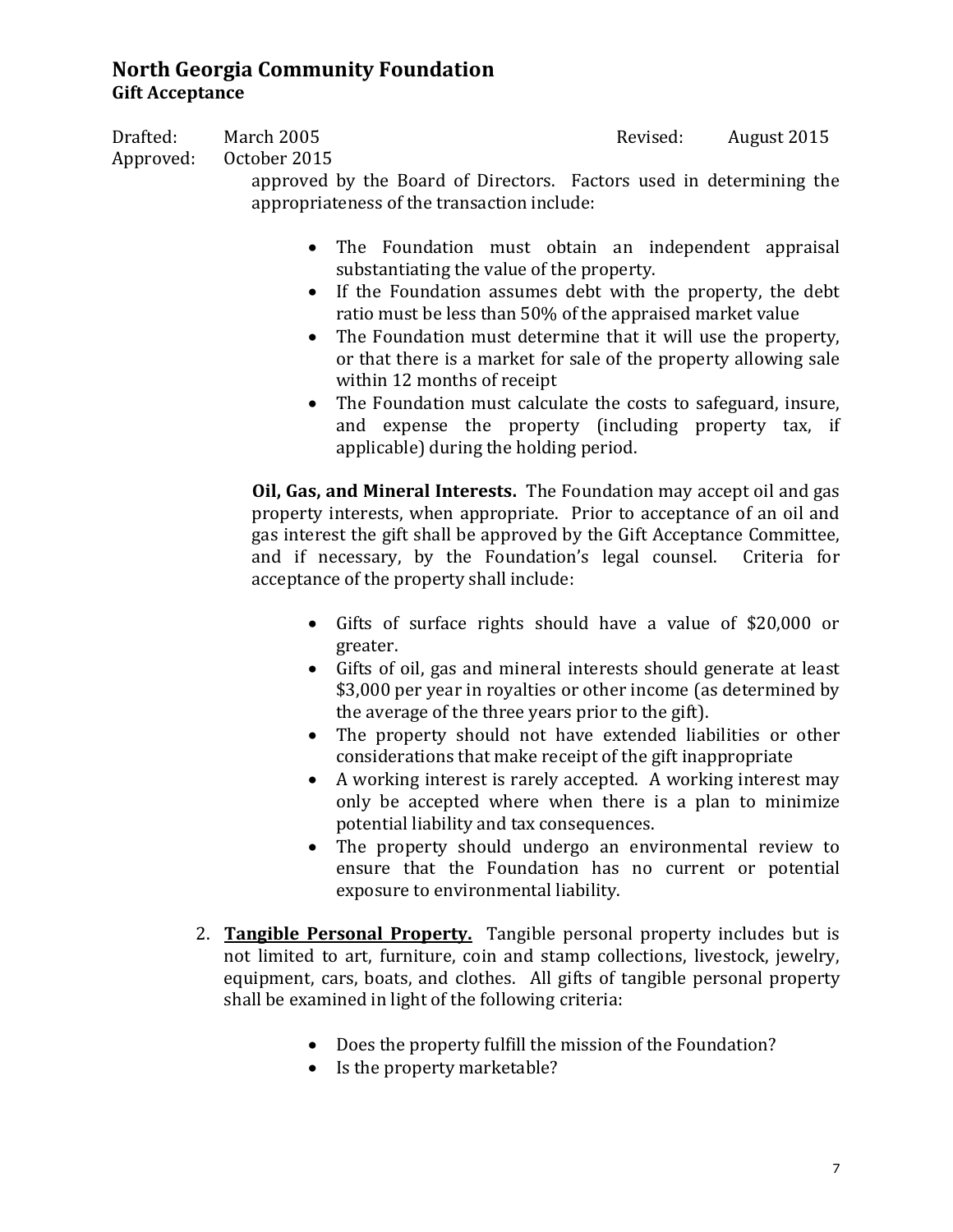Drafted: March 2005 Revised: August 2015 Approved: October 2015

- Are there any undue restrictions on the use, retention, display, or sale of the property?
- Are there any carrying costs for the property?

The Gift Acceptance Committee has the discretion of accept such gifts on a case by case basis. The Committee should consider whether the gift will be used or sols and shall be sensitive to special tax issues that may affect the donor.

- 3. **Closely Held Securities**. Closely held securities, which include not only debt and equity positions in non-publicly traded companies but also interests in LLPs and LLCs or other ownership forms, can be accepted subject to the approval of the Gift Acceptance Committee of the Foundation. However, gifts must be reviewed prior to acceptance to determine that:
	- there are no restrictions on the security that would prevent North Georgia Community Foundation from ultimately converting those assets to cash,
	- the security is marketable, and
	- the security will not generate any undesirable tax consequences for the Foundation.
	- the security and the gift thereof is otherwise appropriate for acceptance

Every effort will be made to sell closely-held securities as quickly as possible. If potential problems arise on initial review of the security, further review and recommendation by an outside professional may be sought before making a final decision on acceptance of the gift. The final determination on the acceptance of closely held securities shall be made by the Gift Acceptance Committee of the North Georgia Community Foundation and legal counsel when necessary.

4. **Life Insurance Policies.** North Georgia Community Foundation must be named as both beneficiary and irrevocable owner of an insurance policy before a life insurance policy can be recorded as a gift. The gift is valued at its interpolated terminal reserve value (if a whole life policy), or replacement value (if a term policy), upon receipt. If the donor contributes future premium payments, the Foundation will include the entire amount of the additional premium payment as a gift in the year in which that premium payment is made.

If the donor does not elect to continue to make gifts to cover premium payments on the life insurance policy, the Foundation may: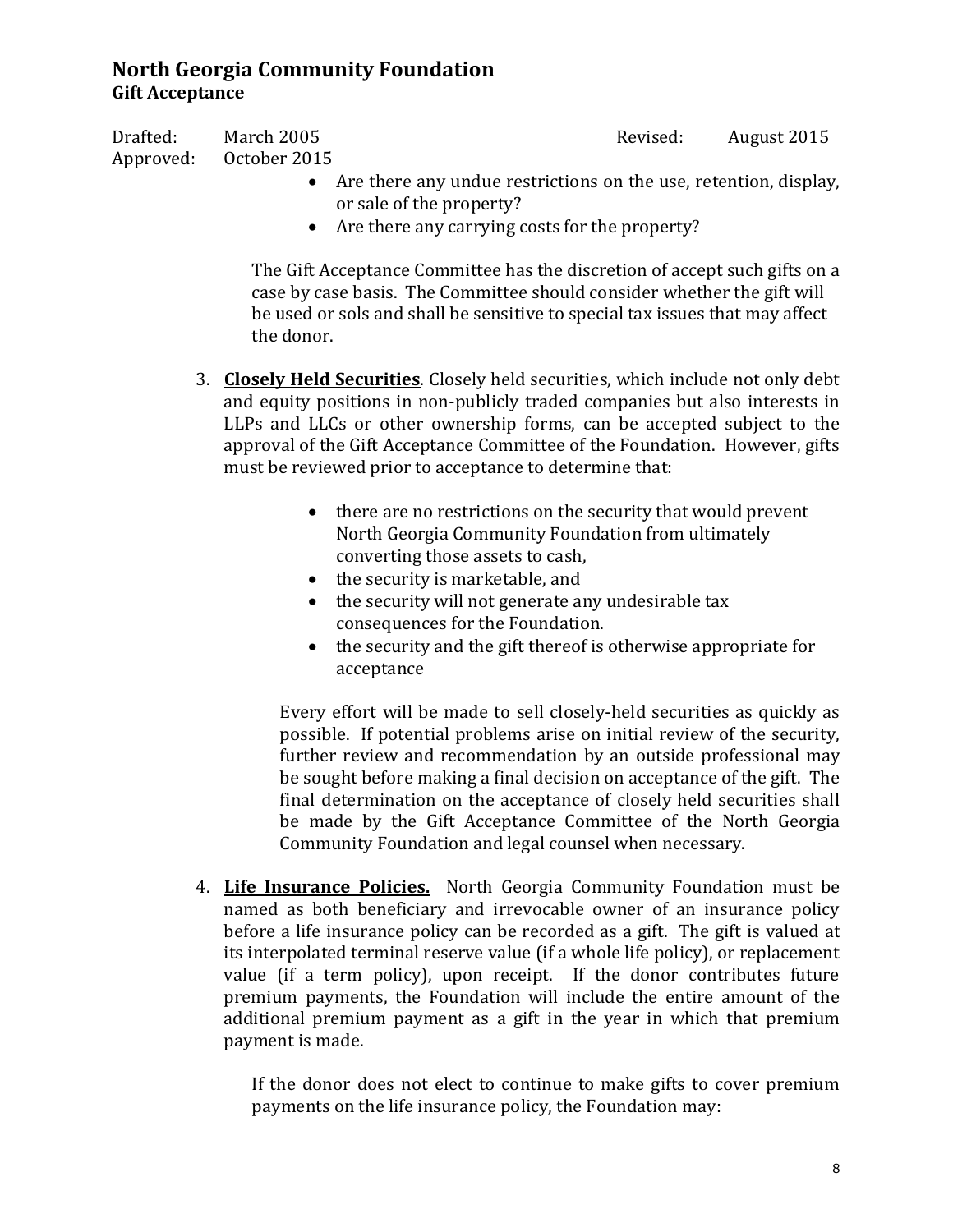Drafted: March 2005 Revised: August 2015 Approved: October 2015

- continue to pay the premiums,
- convert the policy to paid up insurance, or
- surrender the policy for its current cash value
- **C. Deferred & Planned Gifts.** The Foundation's planned giving program encompasses gifts whose benefits do not fully accrue to the Foundation until some future time. Donors using planned and testamentary gift techniques may establish any of the component fund types outlined in Section VI. Will, trust or other documents should specify the Foundation as the charitable recipient and name the new or existing fund to which the donor's gift will be added. The type and purpose of a new fund may be described in detail in a separate fund agreement. Planned giving may be described in detail in a separate fund agreement. opportunities offered by the Foundation include the following:
	- 1. **Bequests**. The Foundation encourages donors and supports to make bequests to the Foundation under their wills and trusts. The Foundation encourages such donors to contact the Foundation during their lifetime to discuss their charitable intent. Sample bequest language for restricted and unrestricted gifts is available to donors and/or advisors upon request.
	- 2. **Retirement Plan Assets**. Donors and supporters of North Georgia Community Foundation are encouraged to name the Foundation as beneficiary of their retirement plans. Retirement plans include, but are not limited to, Individual Retirement Accounts (IRA), 401(k), 403(b), and defined contribution plans.
	- 3. **Charitable Gift Annuities**. North Georgia Community Foundation may offer charitable gift annuities. The minimum gift for funding is \$5,000. The North Georgia Community Foundation President/CEO may make exceptions to this minimum following consultation with the Gift Acceptance Committee. The minimum age for life income beneficiaries of a gift annuity shall be 55. Where a deferred gift annuity is offered, the minimum age for life income beneficiaries shall be 45. No more than two life income beneficiaries will be permitted for any gift annuity.

Annuity payments may be made on a quarterly, semi-annual, or annual schedule. North Georgia Community Foundation President/CEO may approve exceptions to this payment schedule.

North Georgia Community Foundation will not accept real estate, tangible personal property, or any other illiquid asset in exchange for current charitable gift annuities. North Georgia Community Foundation may accept real estate, tangible personal property, or other illiquid assets in exchange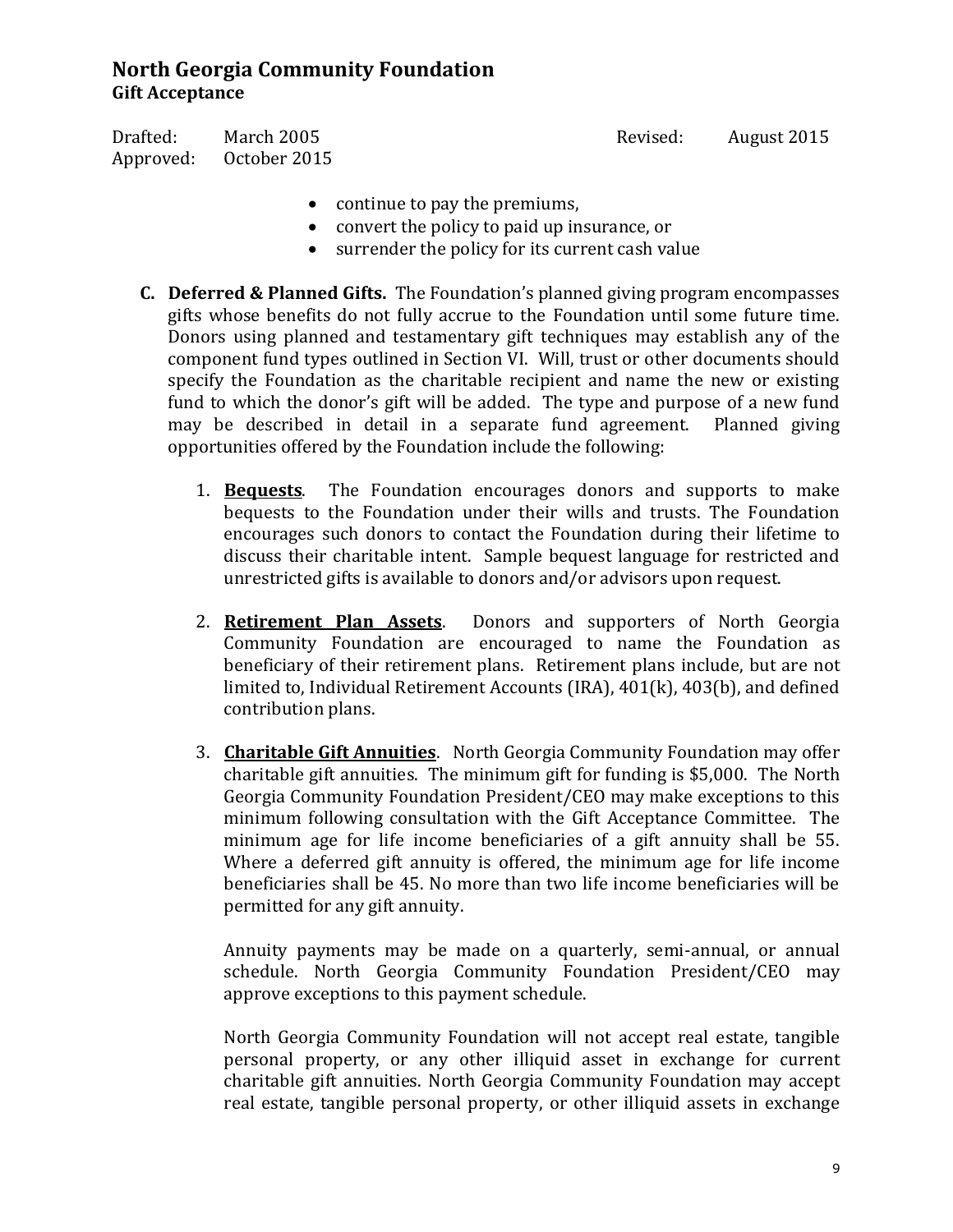Drafted: March 2005 Revised: August 2015 Approved: October 2015 for deferred gift annuities so long as there is at least a 5 year period before the commencement of the annuity payment date, the value of the property is reasonably certain, the gift is otherwise consistent with the purposes and policies of the Foundation, and the President of North Georgia Community

Foundation approves the arrangement.

Funds contributed in exchange for a gift annuity shall be set aside and invested during the term of the annuity payments. Once those payments have terminated, the funds representing the remaining principal contributed in exchange for the gift annuity shall be transferred to North Georgia Community Foundation's general endowment funds, or to such specific fund as designated by the donor.

- 4. **Charitable Remainder Trusts (CRT).** This trust makes payments to one or more beneficiaries for their lifetimes, or for a fixed term, or a combination of both. Assets are put into a trust, beneficiaries are paid, and when the trust term ends, the remainder in the trust passes to the Foundation for its charitable purposes. The donor names a Trustee to manage the trust and determines whether the payout will be fixed (a charitable remainder annuity trust (CRAT)) or variable (a charitable remainder unitrust (CRUT)). Trusts can be set up during the donor's lifetime or by will. The Foundation encourages donors to consult their own legal counsel and tax advisors to create a CRT. Upon request, the Foundation will confer with the donor's advisors to assist in establishing the trust from which it will ultimately benefit. With the approval of the Gift Acceptance Committee, the Foundation may accept appointment as Trustee of a charitable remainder trust. The Foundation will obtain legal and accounting review for each proposed charitable remainder trust in regards to the Foundation's responsibilities.
- 5. **Charitable Lead Trusts (CLT).** This trust first makes distributions to the Foundation for a specified period, with the remainder reverting to the donor or another beneficiary at the end of the period. It may be set up during one's lifetime or in a will. The Foundation will work closely with the donor and/or his advisor to create the trust and with the approval of the Gift Acceptance Committee may accept an appointment as Trustee of a CLT.
- 6. **Life Insurance Beneficiary Designations**. Donors and supporters of North Georgia Community Foundation will be encouraged to name the Foundation as beneficiary or contingent beneficiary of their life insurance policies. Such designations shall not be recorded as gifts to the Foundation until such time as the gift is irrevocable. Where the gift is irrevocable, but is not due until a future date, the present value of that gift may be recorded at the time the gift becomes irrevocable.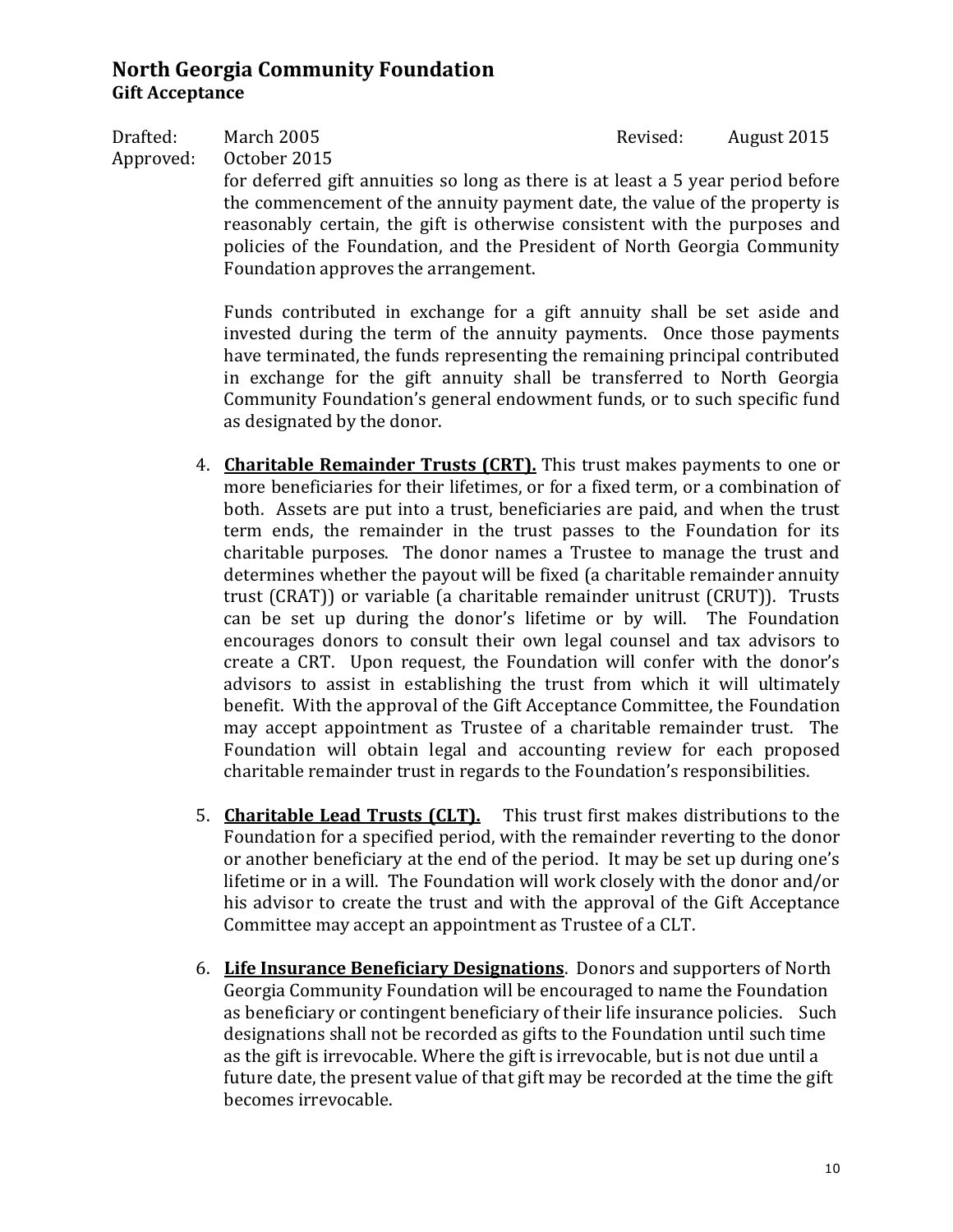Drafted: March 2005 Revised: August 2015 Approved: October 2015

7. **Remainder Interest in Property.** A donor may contribute real estate and retain the right to occupy the property until death in accordance with the policy set forth in Section V.B.1 above. Upon the donor's death, the Foundation will own the entire interest in the property.

### **VI. TYPES OF FUNDS**

Donors may establish the following types of funds:

- **A. Unrestricted Funds.** Gifts to these funds help the Foundation help our community. The Foundation may make distributions from these funds for any charitable purposes encompassed by the Foundation's mission. The Board of Directors determines how unrestricted funds are used.
- **B. Field of Interest Funds.** These funds are restricted in their use by the donor's preference for a limited charitable purpose, without designation of specific recipient organizations or programs through which such charitable purposes may be served. The Board of Directors determines which organizations and programs receive grants from field of interest funds and the amount and timing of such grants. Alternatively, the donor may request the appointment of an advisory committee to make such decisions.
- **C. Donor Advised Funds.** Donors may make recommendations to the Foundation regarding the recipients and amounts of grants from the fund. The Foundation retains final authority to determine distributions. Donors may appoint their children and grandchildren or others to succeed them as advisors.
- **D. Scholarship Funds.** Scholarship funds provide financial assistance to students at schools, colleges and universities. Donors recommend eligibility criteria and may serve on selection committees. All scholarship funds shall be administered in accordance with the Pension Protection Act.
- **E. Designated Funds.** These funds support one or more charitable organizations or programs and all grants made from such funds must be made to or for the use of the designated organization or program. If the recipient organization ceases to exist or changes its status or mission as a charitable organization, the Foundation will execute the donor's directive as to an alternate beneficiary. If there is no such directive, the Foundation's Board of Directors may exercise its variance power, selecting an alternate use for the fund compatible with its original charitable purpose.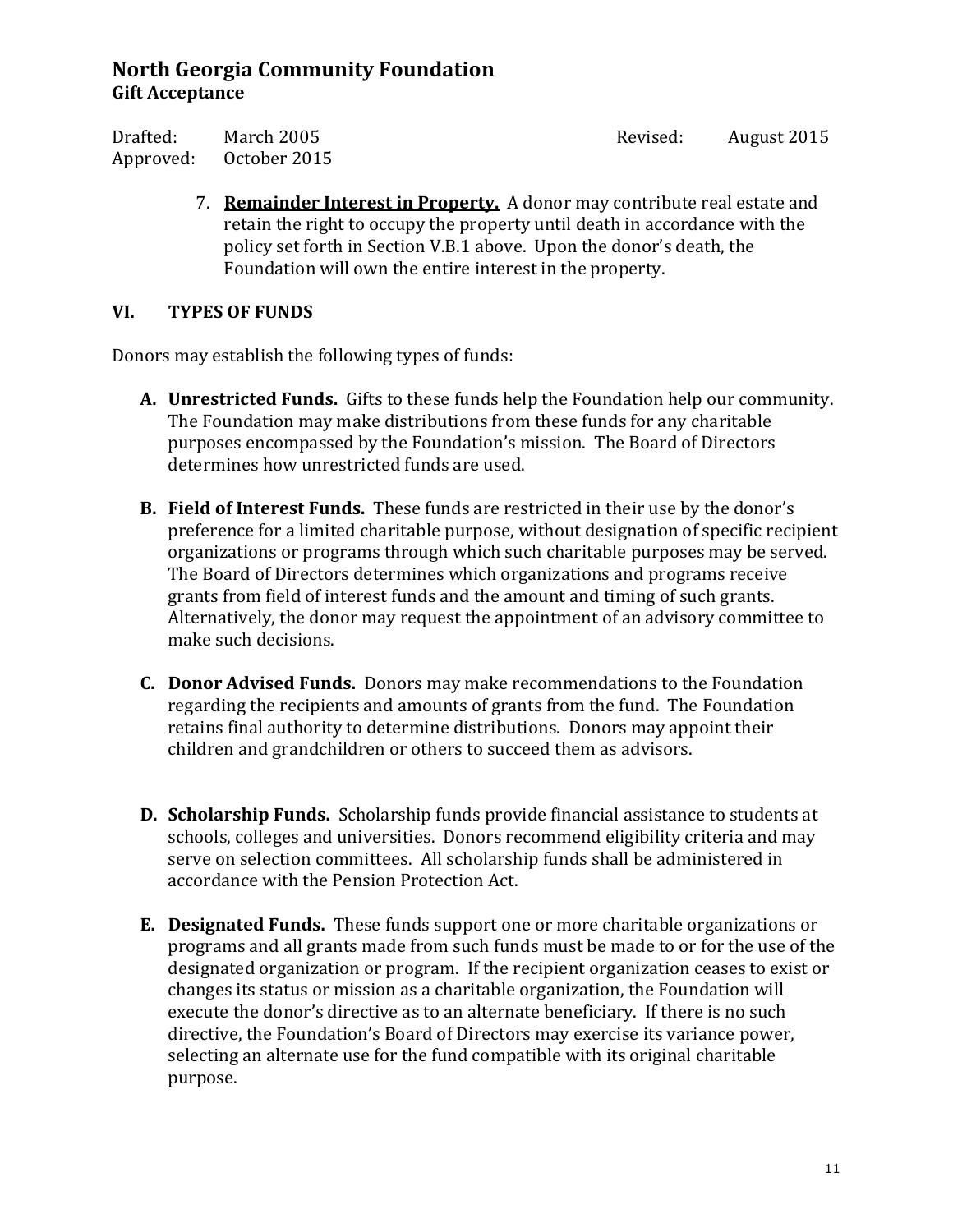Drafted: March 2005 Revised: August 2015

Approved: October 2015

- **F. Agency Funds.** These funds are created by charitable organizations that designate themselves as the fund's beneficiary.
- **G. Disaster Relief and Emergency Hardship Funds.** Contributions to these funds help people in time of need and help our community recover when disaster strikes. The Foundation makes distributions from these funds to support effective organizations that provide assistance to individuals and community organizations.
- **H. Fiscal Sponsorship Funds.** These funds are established for a particular community purpose. Most often a fund is for a short-term charitable project for groups not designated as 501(c)3 organizations.

# **VII. MISCELLANEOUS PROVISIONS**

- **A. Appraisals and Legal Fees.** It will be the responsibility of the donor to secure an appraisal, where required, and independent legal counsel, when necessary, for all gifts made to the Foundation. The Foundation does not pay legal, accounting or appraiser fees for any future gift.
- **B. Valuation.** The Foundation will record a gift received by the Foundation at its valuation for gift purposes on the date the gift is completed.
- **C. Form 8282.** The Foundation will file IRS Form 8282 upon the sale or disposition of any asset sold within two years of receipt by the Foundation when the charitable deduction value of the item is more than \$5,000 or if otherwise required by law. The Foundation must file this form within 125 days of the date of sale or disposition of the asset or within such other period of time as may be required by law. Form 8282 with Filing Instructions is attached as an appendix to these policies.
- **D. Acknowledgement.** The Foundation shall acknowledge all gifts made to the Foundation in compliance with current IRS requirements in acknowledgement of such gifts. IRS Publication 561 Determining the Value of Donated Property and IRS Publication 526 Charitable Contributions are attached to these policies as an Appendix.
- **E. Changes to Gift Acceptance Policies.** These polices and guidelines have been accepted by the Board of Directors of the Foundation, as recommended by the Executive and Operations Committees. The Board of Directors of the Foundation must approve any changes to or deviations from these policies. Exception: When IRS regulations change, the then current IRS policies shall become part of these policies replacing those attached the day of initial approval of the Board of Directors, without action of the Board.